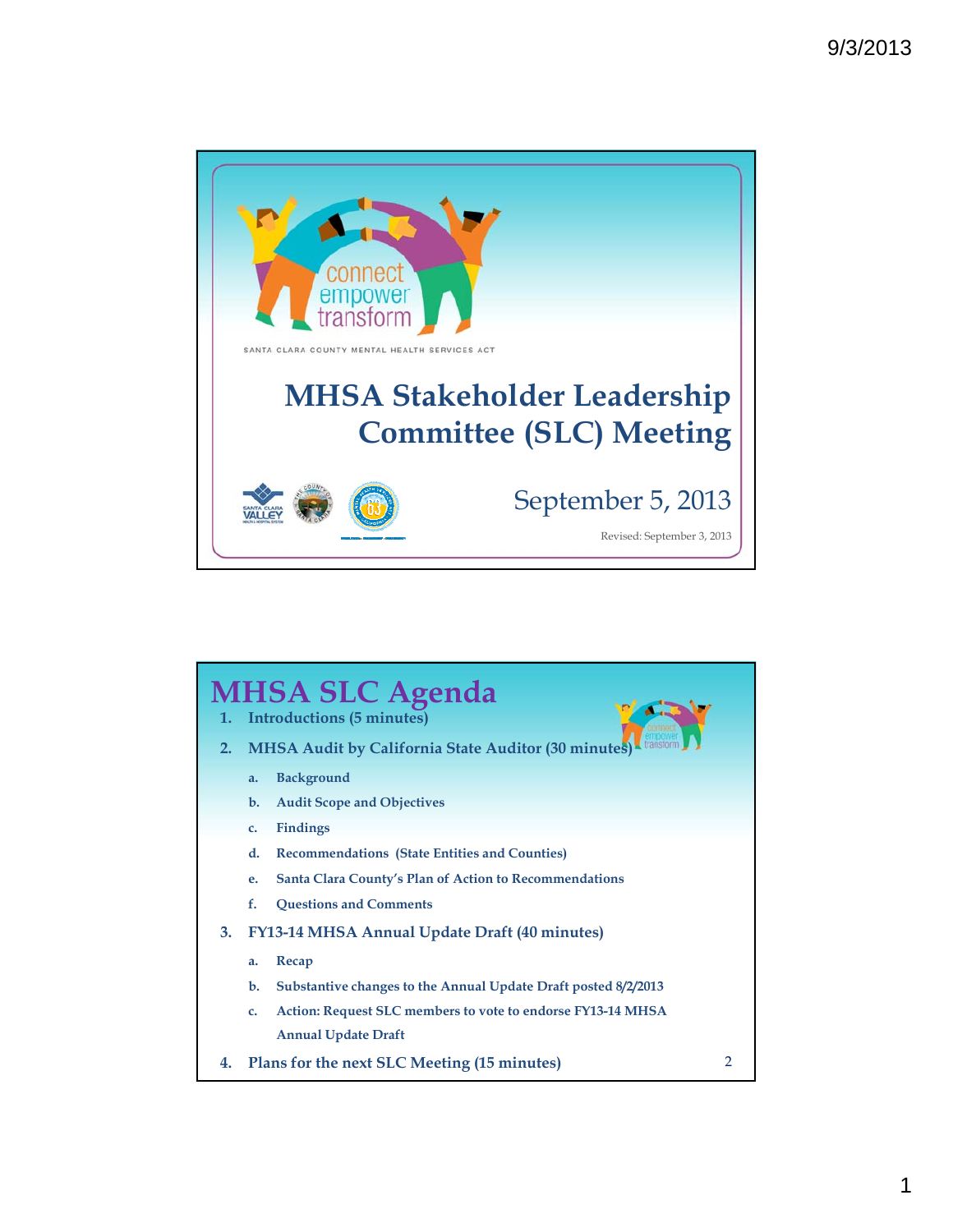

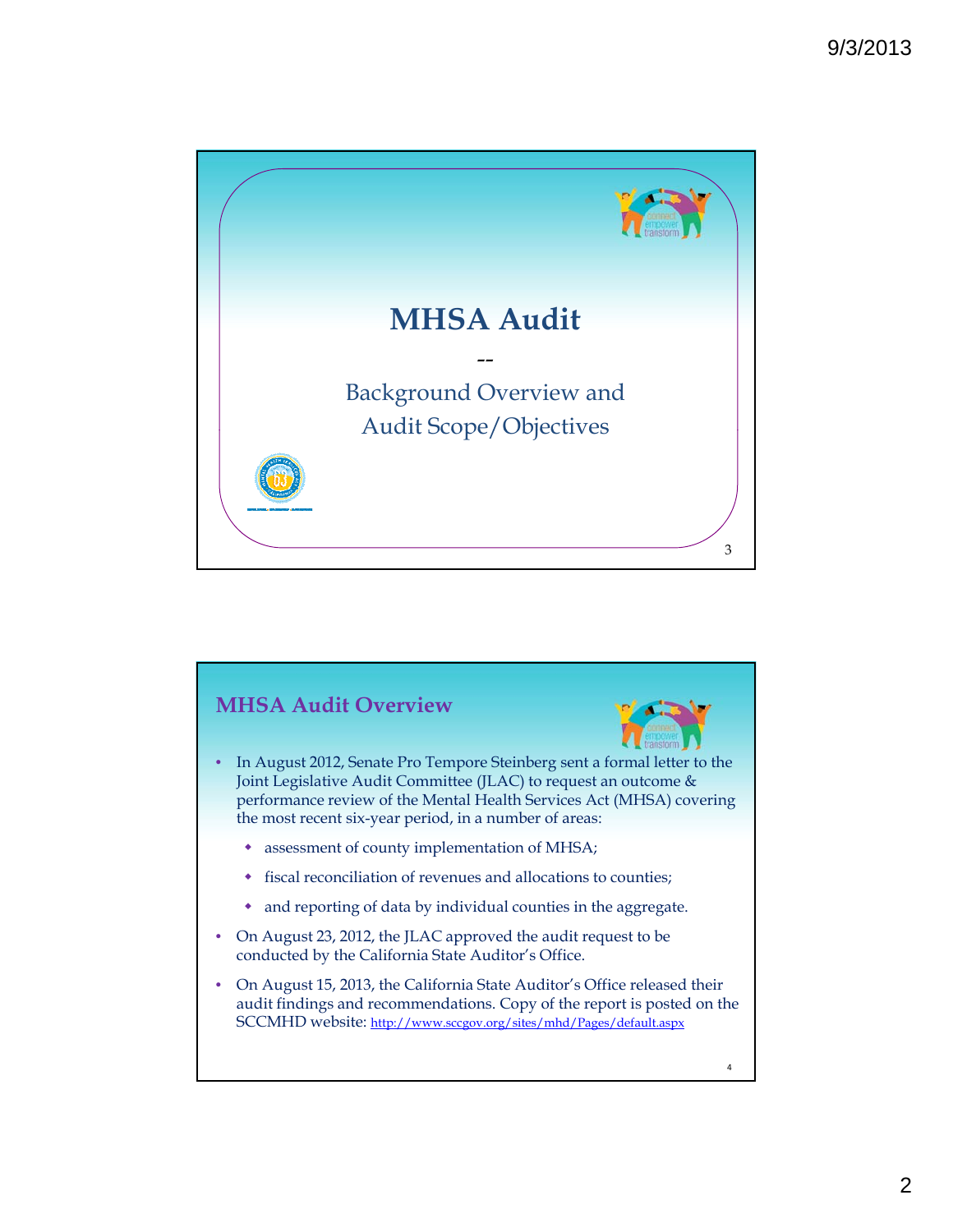## **MHSA Audit Scope and Objectives:**

Review and evaluate the laws, rules, and regulations applicable to the MHSA.



- 2. Review and evaluate the roles and responsibilities of:
	- The Department of Health Care Services (DHCS)
	- The Mental Health Services Oversight and Accountability Commission (MHSOAC)
	- The Office of Statewide Health Planning and Development (OSHPD)
	- The California State Controllers Office
	- Any other state agency regarding the MHSA
- 3. Determine if the state entities listed in item #2 are allocating, spending and monitoring MHSA funding in INN, PEI, and CSS (primarily FSPs) in a reasonable manner consistent with applicable laws.
	- Determine the MHSA funds allocated by the State to counties.
	- Identify the MHSA funding methodology utilized by the State and determine if improvements are needed.
	- Determine oversight protocols used to monitor fund expenditure, program compliance, performance and outcomes. Determine if improvements should be made.

## **MHSA Audit Overview – Audit Scope included:**

- 4. Audit Los Angeles County and one county from the Inland Empire, Bay Area, and Central Valley. The county who received the highest amount of MHSA funds was selected per region. San Bernardino, Santa Clara, Sacramento.
	- Review and assess the method each county uses to establish any performance measures and outcomes.
	- Evaluate the reasonableness of the methods used to obtain and analyze data to measure performance outcomes.
	- Select a sample of expenditures from CSS, PEI, INN to determine if expenditures were allowable and reasonable.
- 5. For the four counties, select a sample of expenditures from each MHSA component for the most recent six-year time period.
- 6. Review and assess the method by which the State collects, compiles, and reports data from the counties to determine if there is a more efficient and comprehensive method to report data in the aggregate at the state level for analyzing the performance and outcomes achieved by the services resulting from the MHSA.
- 7. Review and assess any other issues that are significant to MHSA.

6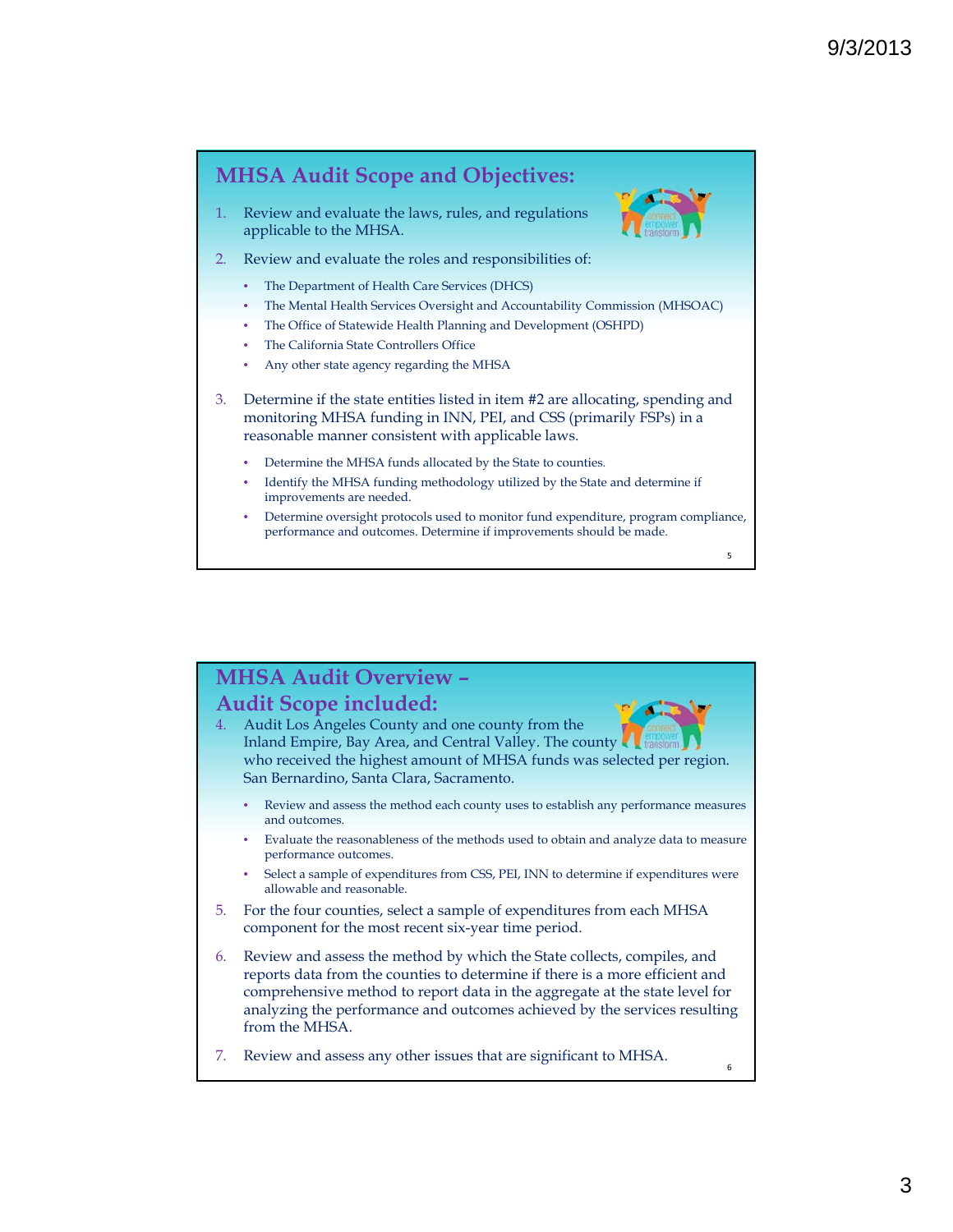

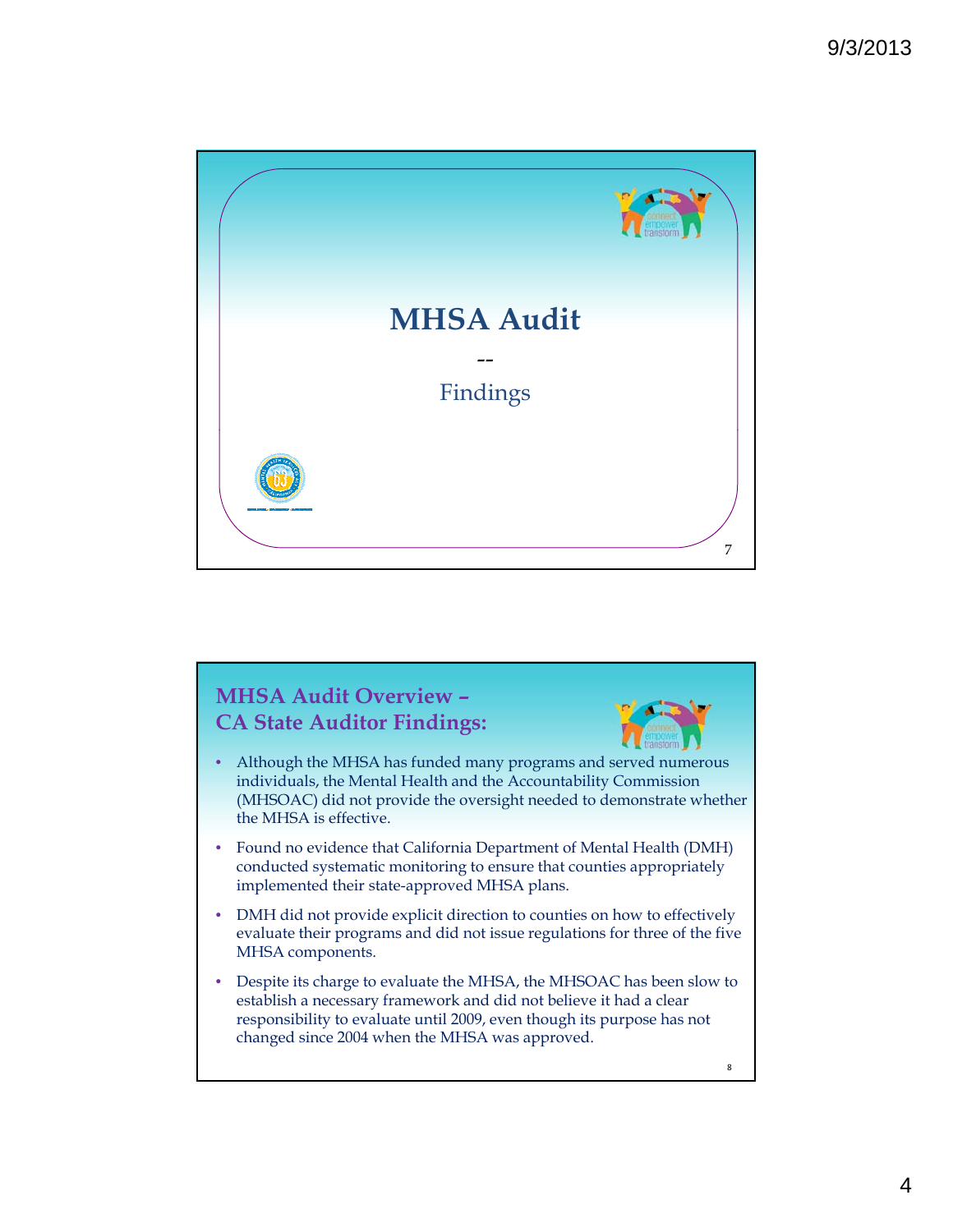## **MHSA Audit Overview – CA State Auditor Findings:**



 $\mathsf{q}$ 

- DMH required counties to report extensive MHSA data, but the data was incomplete and of limited value in measuring MHSA program effectiveness.
- The counties' MHSA funding allocations may not be appropriate—the methodology used to calculate the funding levels was developed in 2005 and the demographic factors used to calculate the funding have not been updated since 2008.
- Each of the four county departments reviewed used different and inconsistent approaches in assessing and reporting on their MHSA programs, and the county departments rarely developed specific objectives to assess the effectiveness of the programs.
- Although each of the four county departments visited included stakeholders and community representatives throughout the MHSA planning process, some counties did not document or describe in their plans of the MHSA programs certain aspects of the public review process.

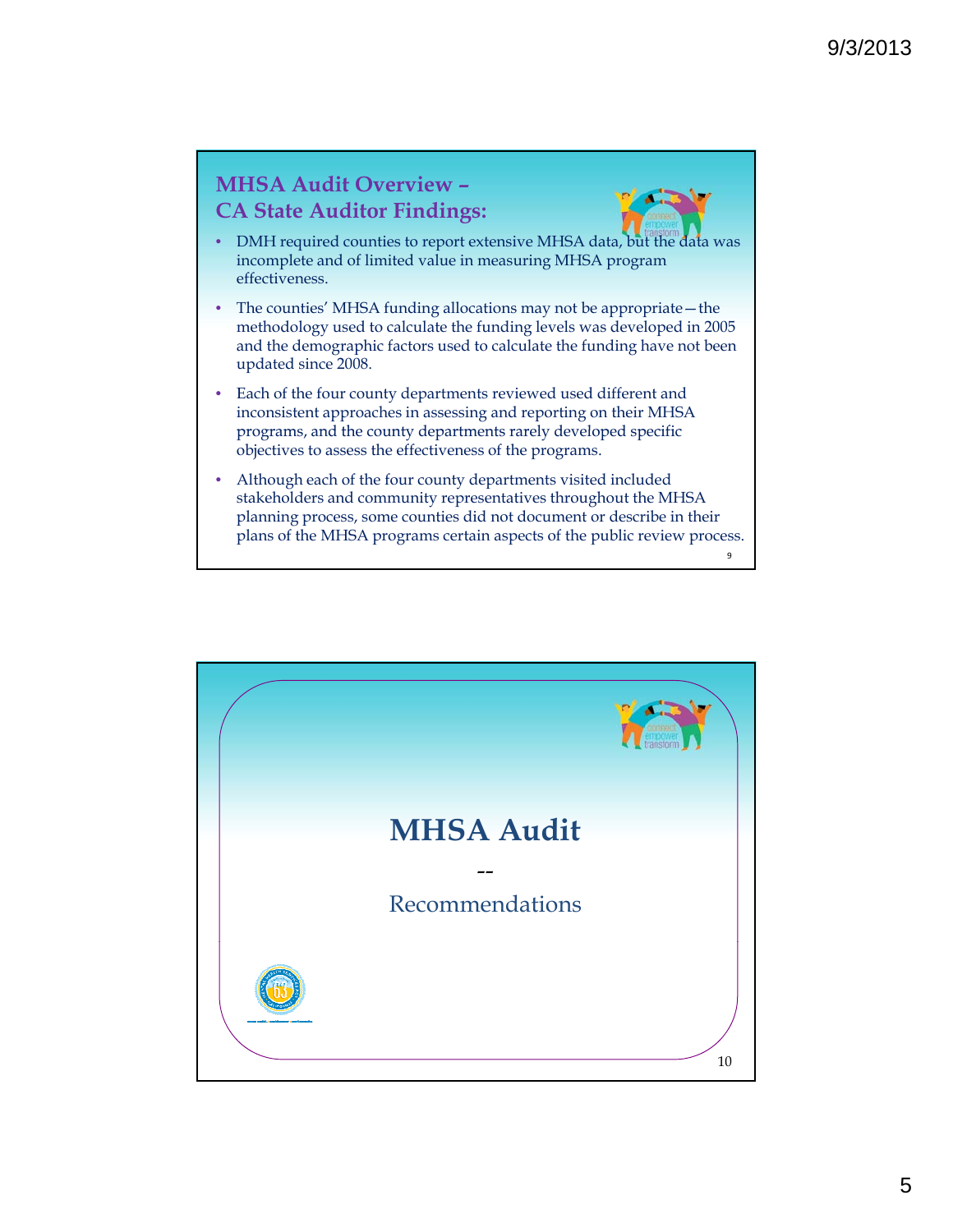

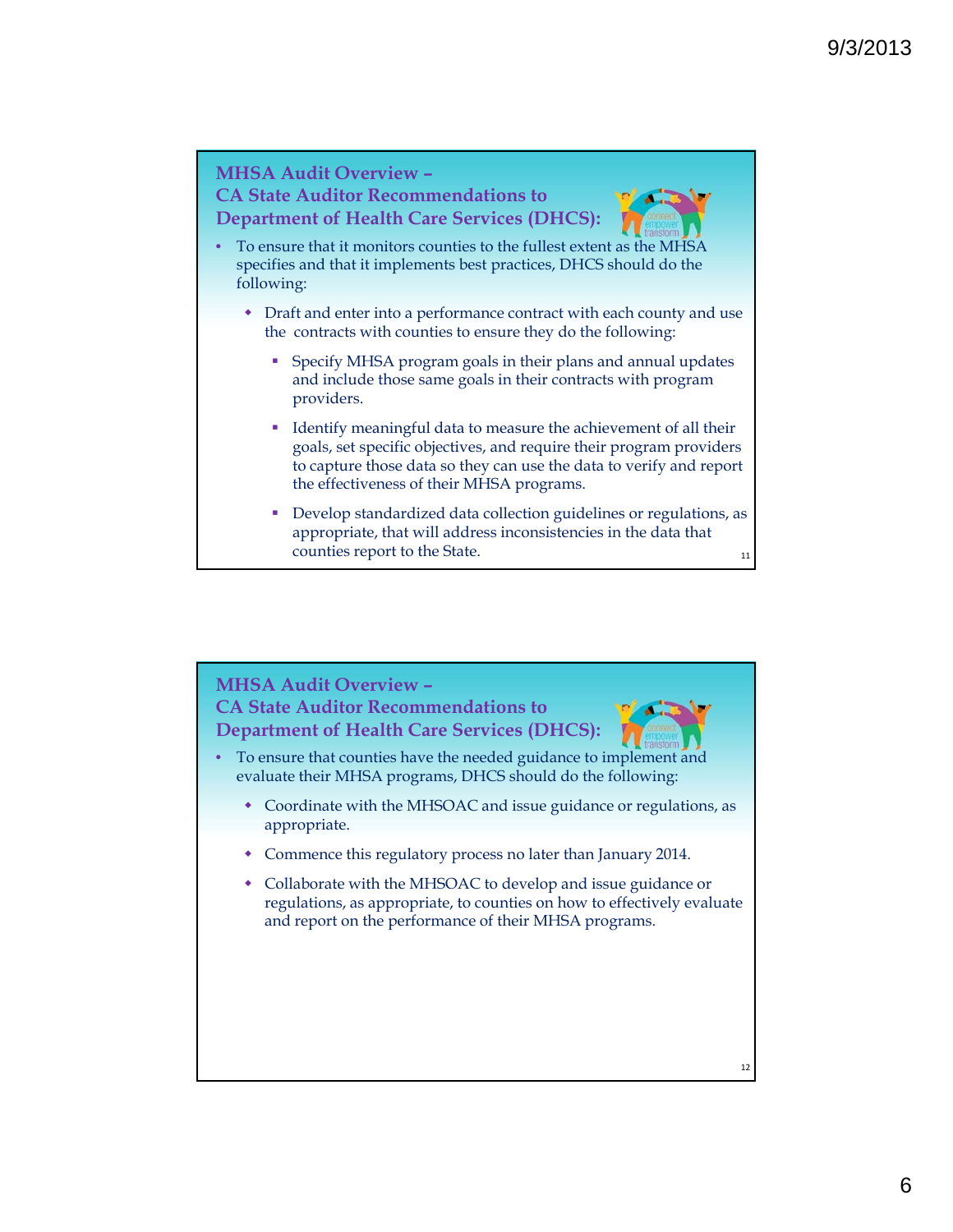**MHSA Audit Overview – CA State Auditor Recommendations to Department of Health Care Services (DHCS):**



- To ensure that DHCS and other state entities can evaluate MHSA programs and assist the MHSOAC in its efforts, DHCS should do the following:
	- Collect complete and relevant MHSA data from the counties.
	- Resolve all known technical issues with the partnership and client services systems and provide adequate and expert resources to manage the systems going forward.
- DHCS should revise or create a reasonable and justifiable allocation methodology to ensure that counties are appropriately funded based on their identified needs for mental health services. DHCS should ensure that it reviews the methodology regularly and update it as necessary.



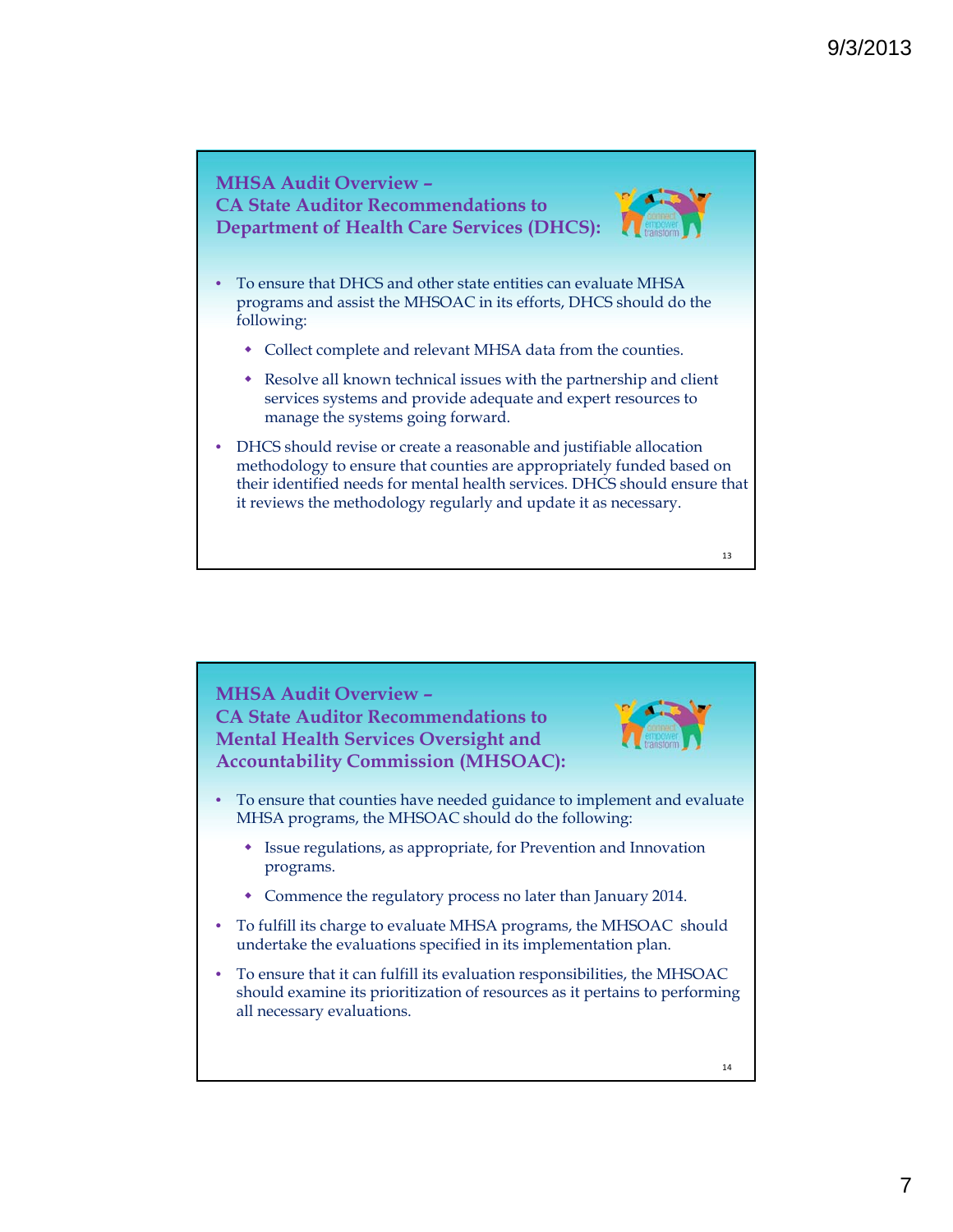**MHSA Audit Overview – CA State Auditor Recommendations to Mental Health Services Oversight and Accountability Commission (MHSOAC):**



- To report on the progress of MHSA programs and support continuous improvement, the MHSOAC should fully use the results of its evaluations to demonstrate to taxpayers and counties the successes and challenges of these programs.
- In order to fulfill its responsibilities to evaluate MHSA programs, the MHSOAC should undertake the evaluations specified in its recently adopted framework for evaluation.

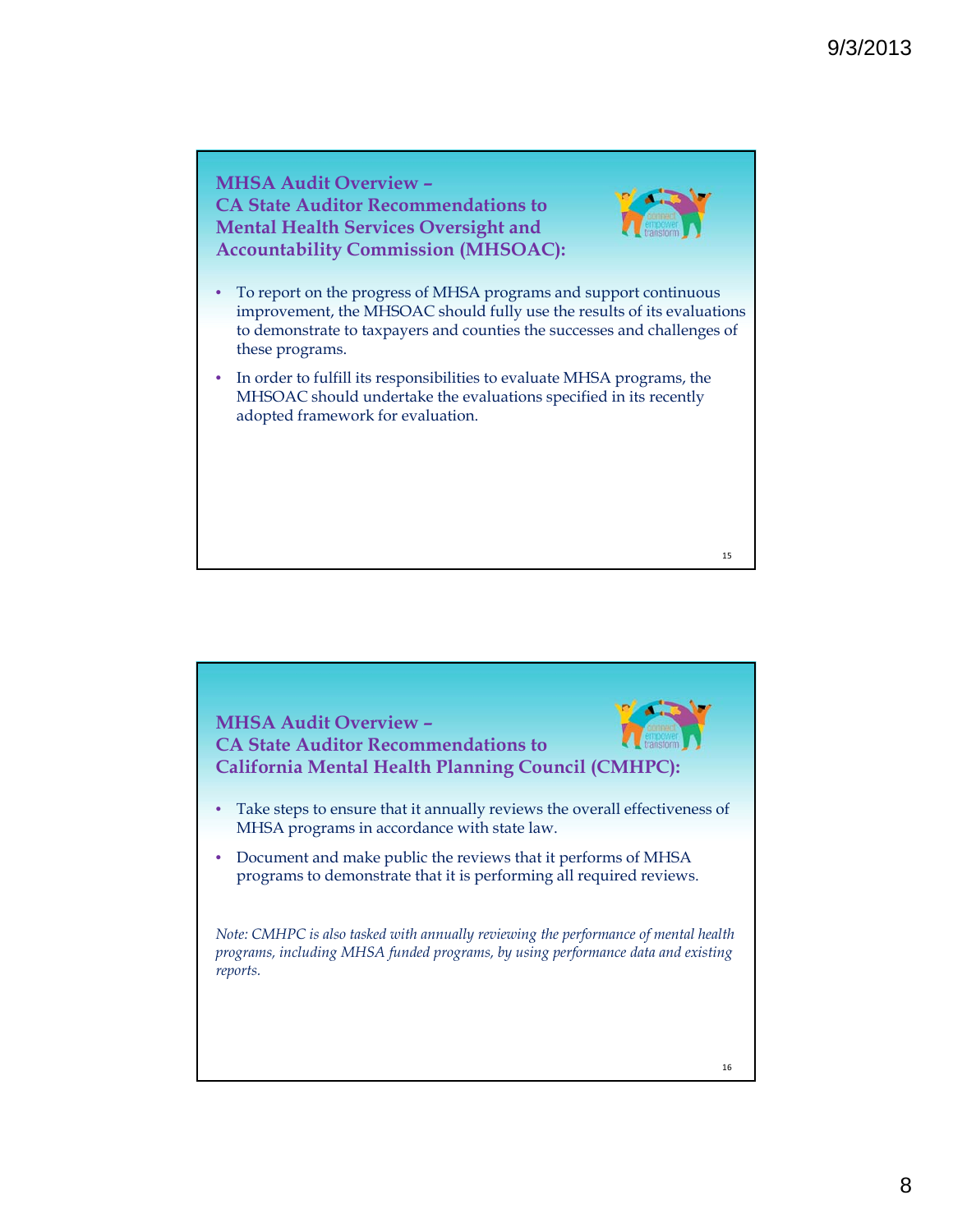

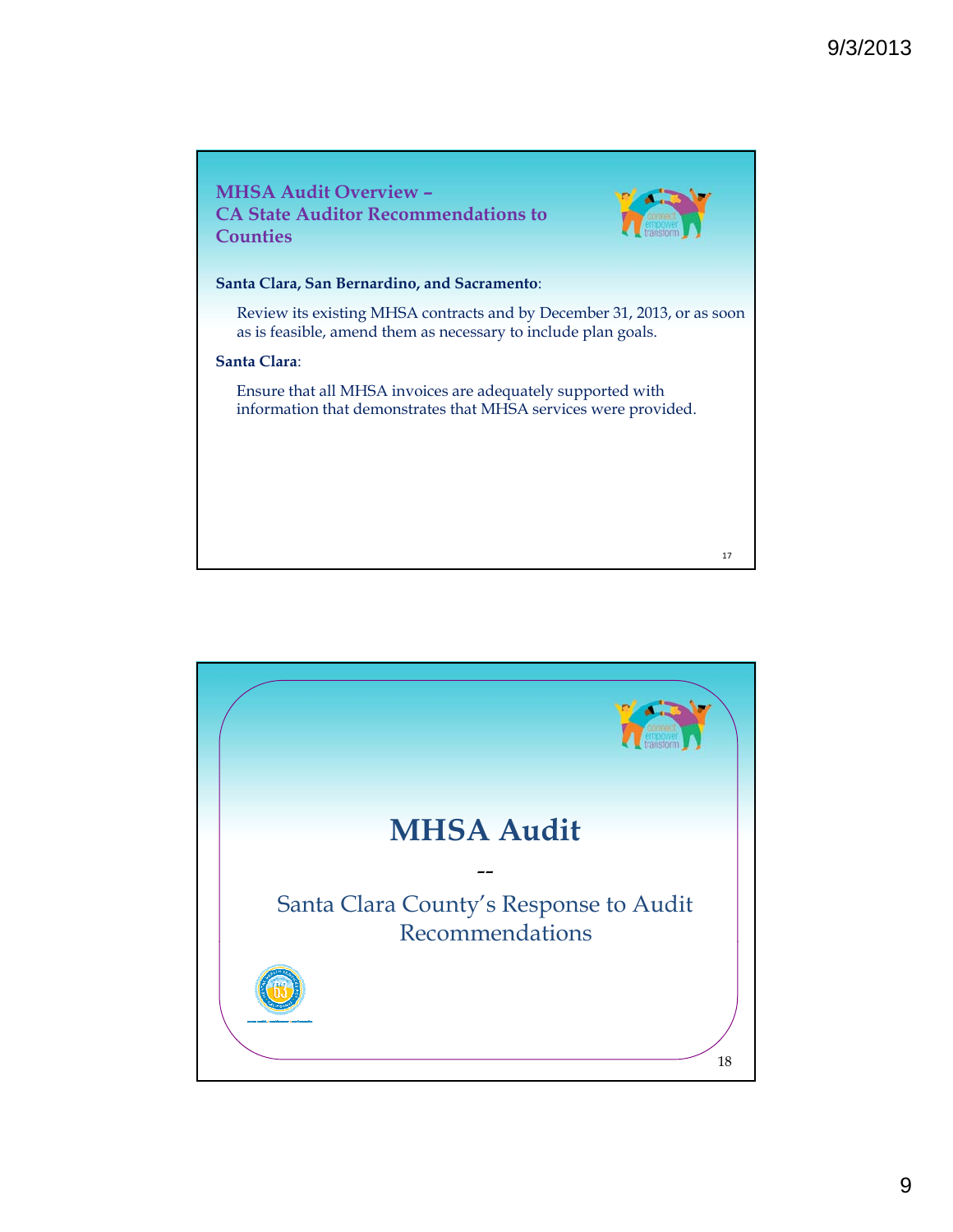



*Recommendation #1*: Review its existing MHSA contracts and by December 31, 2013, or as soon as feasible, amend them as necessary to include plan goals.

*County's Response*: The County will review its existing MHSA contracts with each mental health program division, Family and Children Services, Adult and Older Adult Services, Integrated Behavioral Health Services, and Learning Partnership. Each division will evaluate their specific MHSA contracts and will ensure plan goals are included for each program. Once the County has completed their evaluation of the contracts and defined the goals that need to be included, a timeline will be established to implement the contract amendments. This will be a multi-step process to be initiated immediately.

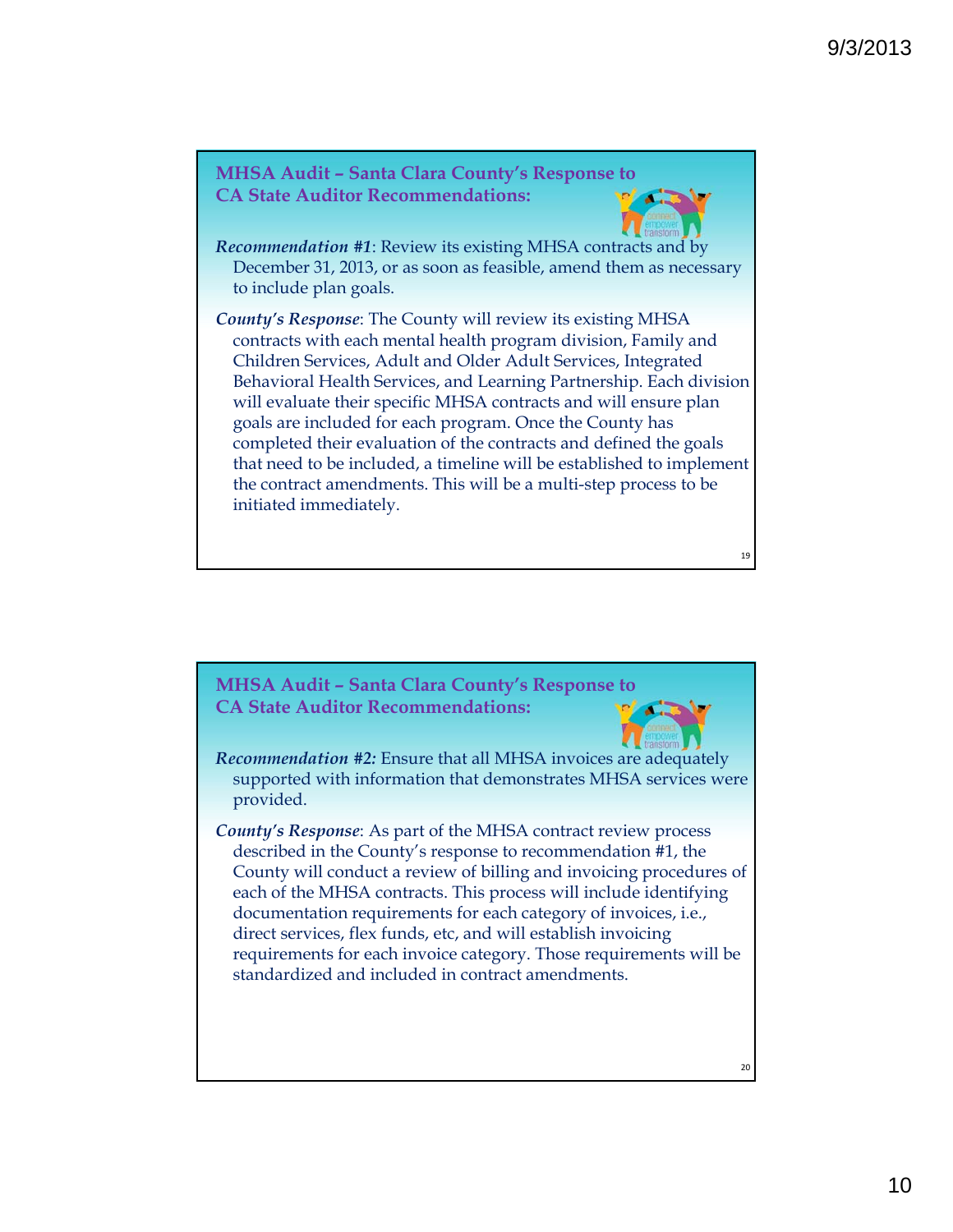

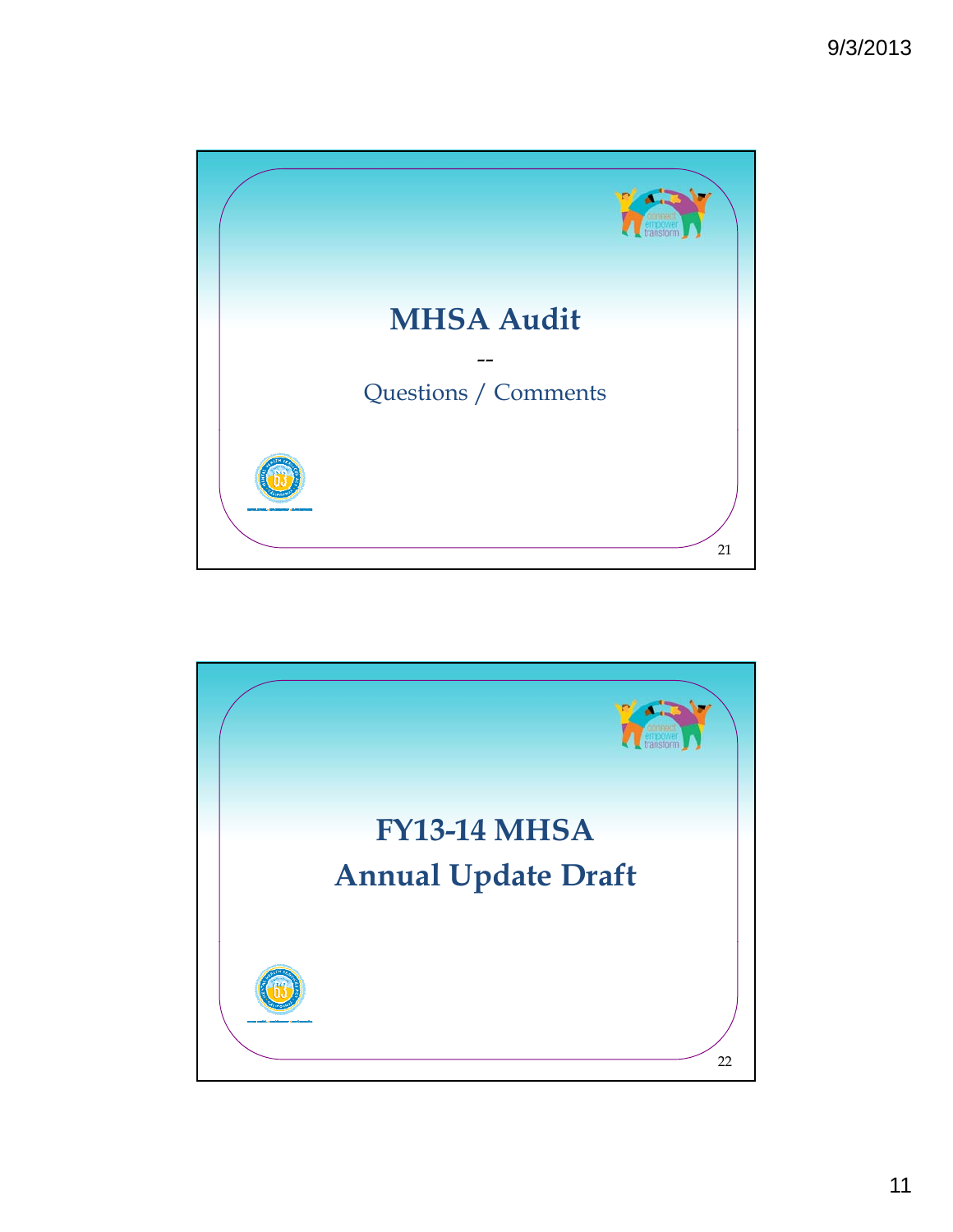|                                                                                                                                                                                                                                                                                                                    | <b>Annual Update Schedule</b>                                                                                                                                                                                                                                          |                                                                                                                                                                                                                                                                                                                                             |                                                                                                                                                                                                                                       |
|--------------------------------------------------------------------------------------------------------------------------------------------------------------------------------------------------------------------------------------------------------------------------------------------------------------------|------------------------------------------------------------------------------------------------------------------------------------------------------------------------------------------------------------------------------------------------------------------------|---------------------------------------------------------------------------------------------------------------------------------------------------------------------------------------------------------------------------------------------------------------------------------------------------------------------------------------------|---------------------------------------------------------------------------------------------------------------------------------------------------------------------------------------------------------------------------------------|
| <b>July 2013</b>                                                                                                                                                                                                                                                                                                   | <b>August 2013</b>                                                                                                                                                                                                                                                     | September 2013                                                                                                                                                                                                                                                                                                                              | October 2013                                                                                                                                                                                                                          |
| • MHD to participate in<br><b>MHB</b> Committee<br>meetings in July to<br>discuss progress<br>updates and<br>preliminary plans for<br>Draft FY2013-14<br>MHSA Annual<br>Update.<br>• Hold MHSA SLC<br>meeting on July 29,<br>2013 to go over<br>preliminary plans for<br>Draft FY2013-14<br>MHSA Annual<br>Update. | • Publish Draft FY2013-<br>14 MHSA Annual<br>Update Plan on<br>August 2, 2013 for the<br>required 30-day public<br>comment/review<br>period. Draft plan will<br>be posted on the<br>SCCMHD website.<br>http://www.sccgov.or<br>g/sites/mhd/MHSA/<br>Pages/default.aspx | • September 1, 2013 is<br>the end of the<br>required 30-day<br>public review<br>comment period.<br>• September 5, 2013<br>MHSA SLC meeting.<br>SLC to vote on Draft<br><b>FY2013-14 MHSA</b><br>Annual Update Plan.<br>• September 9, 2013<br><b>MHB Public Hearing</b><br>to vote on Draft<br><b>FY2013-14 MHSA</b><br>Annual Update Plan. | • SCCMHD to request<br>the County Board of<br>Supervisor (BOS) to<br>adopt Draft<br><b>FY2013-14 MHSA</b><br>Annual Update Plan<br>as endorsed /<br>approved by MHB<br>and MHSA SLC.<br>tentatively<br>Scheduled October<br>2013 TBD. |

MHSA Estimated Component Funding Statewide as of June 2013 (in millions of dollars)



24

|                  | <b>ACTUAL</b> |             |             | <b>ESTIMATED</b> |             |             |
|------------------|---------------|-------------|-------------|------------------|-------------|-------------|
| Component        | <b>FY11</b>   | <b>FY12</b> | <b>FY13</b> | <b>FY14</b>      | <b>FY15</b> | <b>FY16</b> |
| <b>CSS</b>       | \$783.6       | \$741.0     | \$1,154.2   | \$898.5          | \$997.9     | \$954.6     |
| <b>PEI</b>       | \$216.2       | \$185.2     | \$288.5     | \$224.6          | \$249.5     | \$238.6     |
| INN <sup>*</sup> | \$119.6       | \$48.7      | \$75.9      | \$59.1           | \$65.7      | \$62.8      |
| Total            | \$1,119.4     | \$974.9     | \$1,518.6   | \$1,182.2        | \$1,313.1   | \$1,256.0   |
| % Change         |               | $-12.9\%$   | 55.8%       | $-22.2\%$        | 11.1%       | $-4.3\%$    |

\*5% of the total funding must be utilized for innovative programs (W&I Code Section 5892(a)(6)).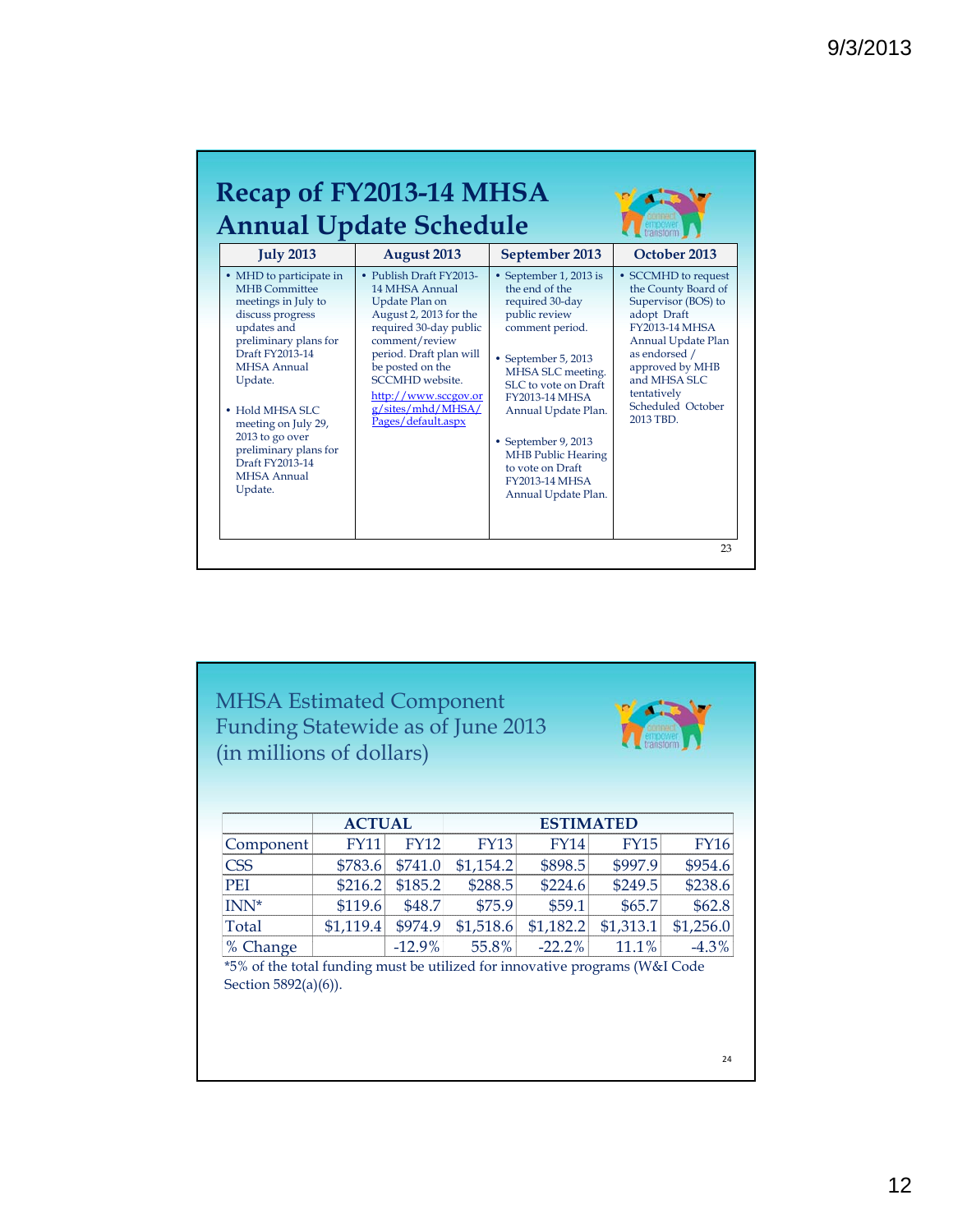|                                                                                                        | <b>ACTUAL</b> |              | <b>ESTIMATED</b> |              |              |
|--------------------------------------------------------------------------------------------------------|---------------|--------------|------------------|--------------|--------------|
| Component                                                                                              | <b>FY12</b>   | <b>FY13</b>  | <b>FY14</b>      | FY15         | <b>FY16</b>  |
| <b>CSS</b>                                                                                             | \$33,536,100  | \$53,051,426 | \$41,299,483     | \$45,872,400 | \$43,877,644 |
| <b>PEI</b>                                                                                             | \$9,037,900   | \$13,262,856 | \$10,324,871     | \$11,468,100 | \$10,969,411 |
| INN From CSS 80%                                                                                       | N/A           | \$2,792,180  | \$2,173,657      | \$2,414,337  | \$2,309,350  |
| INN from PEI 20%                                                                                       | N/A           | \$698,045    | \$543,414        | \$603,584    | \$577,337    |
| INN*                                                                                                   | \$2,238,600   | \$3,490,225  | \$2,717,071      | \$3,017,921  | \$2,886,687  |
| Total                                                                                                  | \$44,812,600  | \$69,804,507 | \$54,341,425     | \$60,358,421 | \$57,733,742 |
| % Change                                                                                               |               | 55.8%        | $-22.2%$         | 11.1%        | $-4.3%$      |
| *5% of the total funding must be utilized for innovative programs (W&I Code Section<br>$5892(a)(6)$ ). |               |              |                  |              |              |
|                                                                                                        |               |              |                  |              | 25           |

|             | <b>One-Time Funds</b> | County's MHSA WET and CFTN<br>WET and CFTN: one-time funds subject to a 10-year reversion period. |             |             |              |
|-------------|-----------------------|---------------------------------------------------------------------------------------------------|-------------|-------------|--------------|
| Component   | FY06-07               | <b>FY07-08</b>                                                                                    | FY08-09     | FY09-10     | Total        |
| WET         | \$4,799,400           | \$5,171,300                                                                                       |             | \$2,000,000 | \$11,970,700 |
| <b>CFTN</b> |                       | \$16,205,300                                                                                      | \$5,091,700 |             | \$21,297,000 |
| Total       | \$4,799,400           | \$21,376,600                                                                                      | \$5,091,700 | \$2,000,000 | \$33,267,700 |
|             |                       |                                                                                                   |             |             |              |
|             |                       |                                                                                                   |             |             | 26           |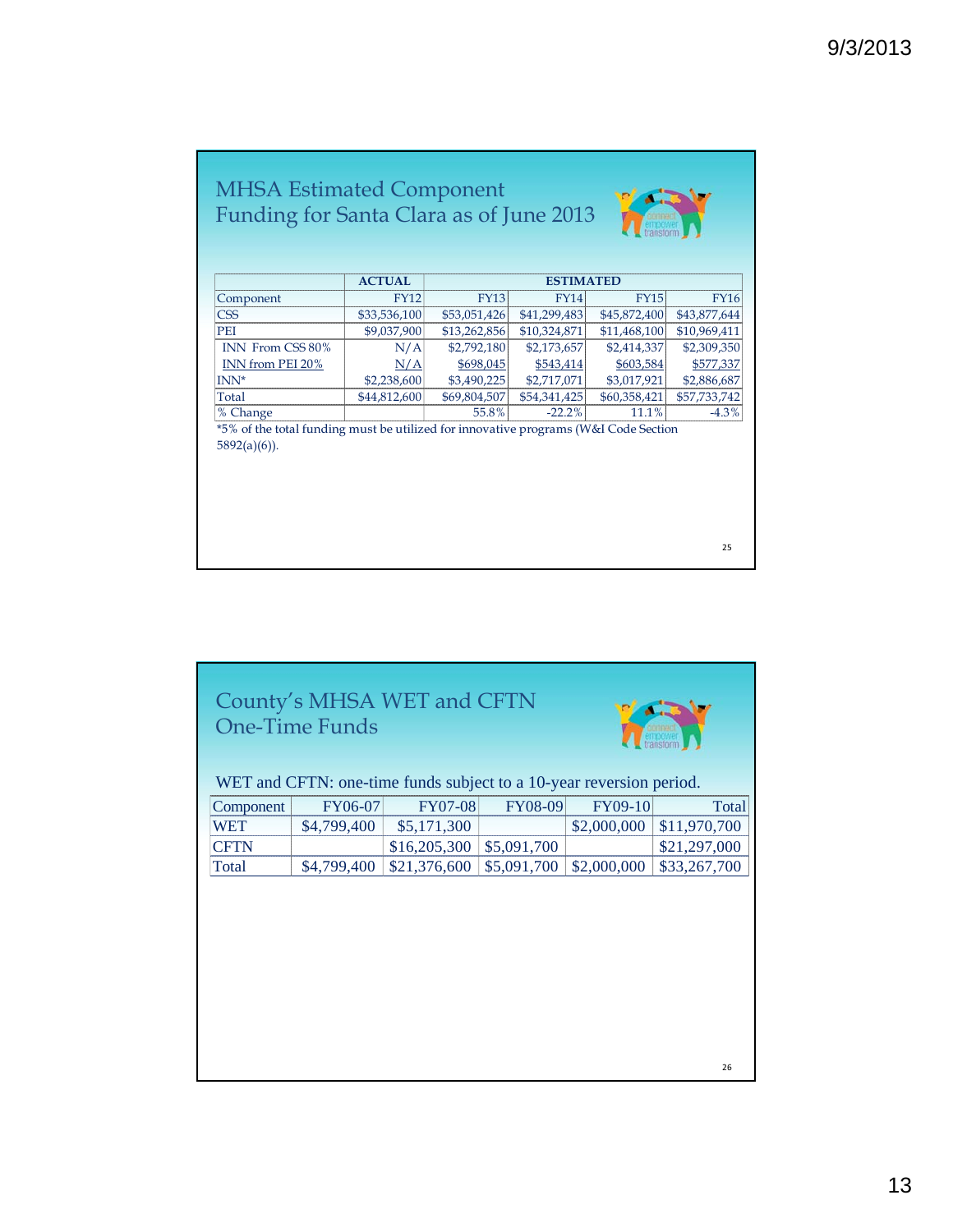

|     | <b>Substantive Changes to MHSA</b> |                              |                              |      |                      |                                                                                                                                                                                                                                                                                                                                                                                                                                                                                                                                                                                                                                                |
|-----|------------------------------------|------------------------------|------------------------------|------|----------------------|------------------------------------------------------------------------------------------------------------------------------------------------------------------------------------------------------------------------------------------------------------------------------------------------------------------------------------------------------------------------------------------------------------------------------------------------------------------------------------------------------------------------------------------------------------------------------------------------------------------------------------------------|
|     |                                    |                              |                              |      |                      | Annual Update Draft posted on 8/2/2013                                                                                                                                                                                                                                                                                                                                                                                                                                                                                                                                                                                                         |
|     | Component<br>and Work<br>Plan      |                              | <b>Project Amount</b>        | Type | Proposal /<br>Change | PROPOSED CHANGES TO ANNUAL UPDATE DRAFT POSTED ON AUGUST 2, 2013:<br>Submitted: Description                                                                                                                                                                                                                                                                                                                                                                                                                                                                                                                                                    |
| (1) | $CSS - A02$                        | <b>MHSA</b><br><b>DTMH</b>   | \$145,457 Ongoing By MHD     |      | Staff                | The MHD proposes to add a new 1.0 FTE Health Care<br>Program Manager (HCPM) II. The DTMH is in need of a<br>HCPM II to manage daily clinic operations and oversee<br>Specialty Mental Health services to some of the County's<br>most high risk and severely mentally ill consumers. The<br>modes of service provided at DTMH includes case<br>management, medication support, mental health<br>services, and crisis intervention. The annual cost of the<br>new positions is \$145,457 and will be fully funded<br>through the deletion of a vacant 1.0 FTE Program<br>Manager II currently budgeted in work plan A03 (see<br>item #2 below). |
| (2) | CSS - A03                          | <b>MHSA</b><br>Evans<br>Lane | $(S145, 457)$ Ongoing By MHD |      | Staff                | The MHD proposes the deletion of the vacant 1.0 FTE<br>Program Manager II to fund new position proposed for<br>DTMH. Please see item #1 for details. Presently there is a<br>filled Health Care Program Manager II position at the<br>Evans Lane Outpatient Clinic funded in part by both<br>AB109 and MHSA funds. Given that Evans Lane<br>Outpatient now has a manager in place there is no<br>longer a need for the vacant Program Manager II<br>position at the site.<br>28                                                                                                                                                                |
|     |                                    |                              |                              |      |                      |                                                                                                                                                                                                                                                                                                                                                                                                                                                                                                                                                                                                                                                |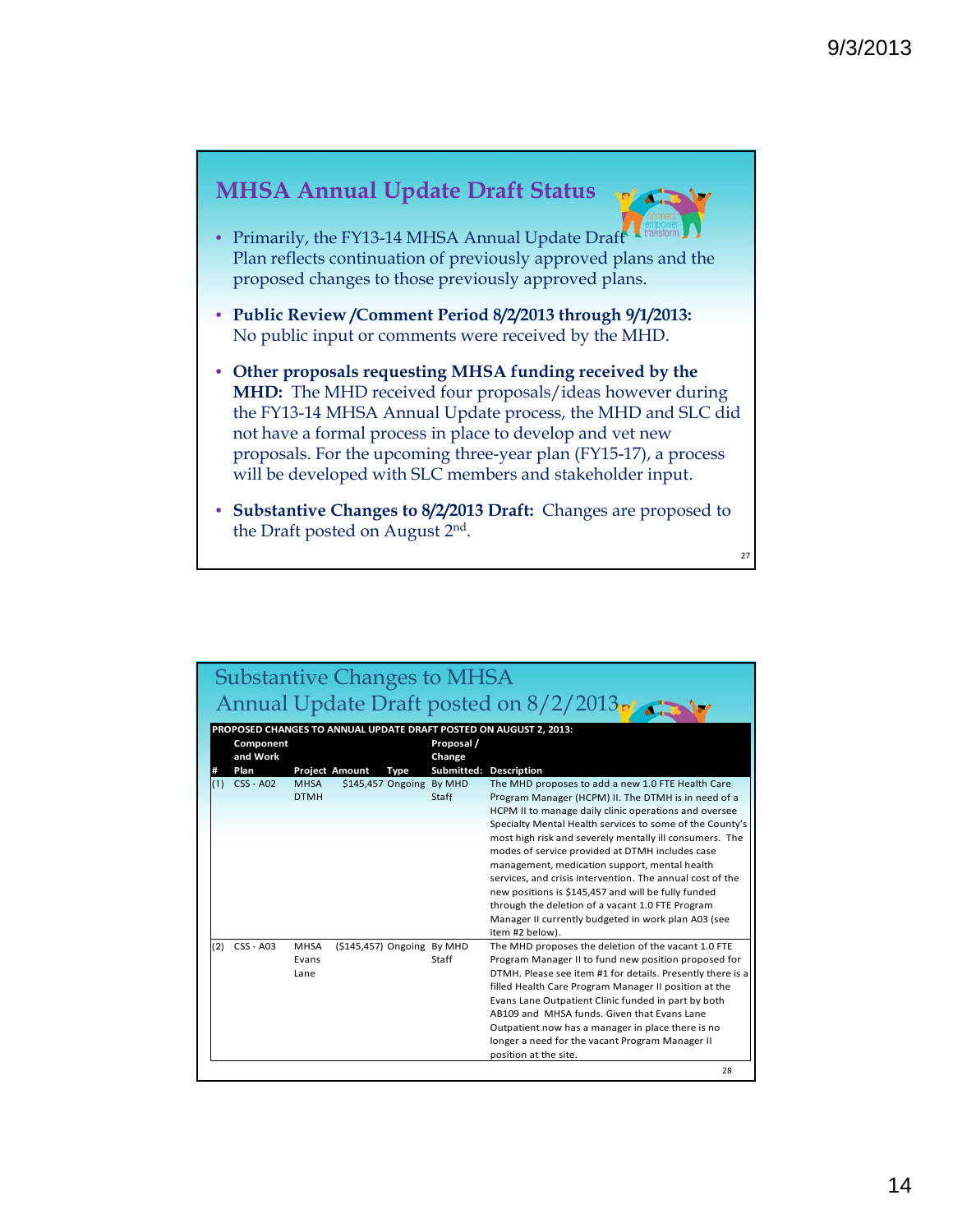|     | Componen        |             |                            |          | PROPOSED CHANGES TO ANNUAL UPDATE DRAFT POSTED ON AUGUST 2, 2013: | Annual Update Draft posted on 8/2/2013 <sup>o</sup>                     |
|-----|-----------------|-------------|----------------------------|----------|-------------------------------------------------------------------|-------------------------------------------------------------------------|
|     | t and Work      |             |                            |          | Proposal / Change                                                 |                                                                         |
|     | Plan            |             | <b>Project Amount Type</b> |          | Submitted:                                                        | <b>Description</b>                                                      |
| (3) | CFTN-           | <b>DTMH</b> |                            | \$0 One- | By MHD Staff                                                      | The DTMH renovation has a one-time budget                               |
|     | <b>DTMH</b>     | Renova      |                            | time     |                                                                   | allocation of \$313,000. Currently the DTMH project                     |
|     |                 | tion        |                            |          |                                                                   | only covers the Self-Help Center training                               |
|     |                 | Project     |                            |          |                                                                   | area/activity rooms however there is current need                       |
|     |                 |             |                            |          |                                                                   | to also renovate the lobby area of the facility. The                    |
|     |                 |             |                            |          |                                                                   | MHD proposes to use the current \$313,000 budget                        |
|     |                 |             |                            |          |                                                                   | to expand the DTMH project to include renovation                        |
|     |                 |             |                            |          |                                                                   | of the DTMH's main lobby. The renovated area will                       |
|     |                 |             |                            |          |                                                                   | provide a welcoming, comfortable wellness center                        |
|     |                 |             |                            |          |                                                                   | environment for the clinic, self-help consumers, and                    |
|     |                 |             |                            |          |                                                                   | family members.                                                         |
| (4) | CSS / PEI /     |             | Various Pending - One-     |          |                                                                   | Pending: Resulting Adjust the MHD budget for the impact of:             |
|     | INN / WET       | work        | To Be                      | time     |                                                                   | from BOS approval 1) Increased contributions to the California          |
|     | / CFTN          | plans       | Determi                    |          | related to 1)                                                     | Employers Retiree Benefit Trust (CERBT).                                |
|     |                 |             | ned                        |          |                                                                   | County Retiree Prg 2) Salary and benefit adjustments resulting from the |
|     |                 |             | (TBD)                      |          | and 2) Labor                                                      | approval of contract negotiations with labor unions.                    |
|     |                 |             |                            |          | Contract                                                          | The budget impact related to MHD MHSA funded                            |
|     |                 |             |                            |          | Adjustments from                                                  | County personnel will be spread across the five                         |
|     |                 |             |                            |          | recent contract                                                   | components.                                                             |
|     |                 |             |                            |          | negotiations                                                      |                                                                         |
|     | Total Items 1-4 |             | Pending TBD                |          |                                                                   | Proposed Changes to Annual Update Draft posted on 8/2/2013              |

|                  | <b>Community Services and Supports (CSS)</b>                                                             |                                 | <b>ARecommended</b>             |
|------------------|----------------------------------------------------------------------------------------------------------|---------------------------------|---------------------------------|
|                  | <b>CSS Programs</b>                                                                                      | <b>FY2013</b><br><b>Funding</b> | <b>FY2014</b><br><b>Funding</b> |
| CO <sub>1</sub>  | Children's Full Services Partnerships                                                                    | \$1,150,074                     | \$1,150,074                     |
| CO <sub>2</sub>  | Child System Development                                                                                 | \$290,657                       | \$290,657                       |
| CO <sub>3</sub>  | Children/Family Behavioral Health OP Sys Redesign                                                        | \$2,679,427                     | $$2,707,715$ *                  |
| <b>T01</b>       | Transition Age Youth System of Care Development                                                          | \$1,035,965                     | $$1,035,965$ *                  |
| T02-04           | Behavioral Health Sys Redesign/TAY Crisis/Drop-In Svcs                                                   | \$1,436,289                     | $$1,436,289$ *                  |
| A01              | <b>Adult Full Service Partnerships</b>                                                                   | \$4,545,934                     | $$4,351,925$ *                  |
| A02              | Adult Behavioral Health Services Outpatient Sys Redesign                                                 | \$7,589,738                     | $$9,648,153$ *                  |
| A03              | Criminal Justice System Jail Aftercare Program                                                           | \$6,680,608                     | $$6,535,151$ *                  |
| A04              | <b>Urgent Care</b>                                                                                       | \$3,523,171                     | $$8,223,500$ *                  |
| A05              | Consumer and Family Wellness and Recovery Services                                                       | \$1,059,761                     | $$1,059,761$ *                  |
| <b>OA01</b>      | Older Adult Full Service Partnerships                                                                    | \$371,288                       | \$371,288                       |
|                  | OA02-04Older Adult Behavioral Health Svcs Outpatient Redesign                                            | \$1,585,042                     | $$1,495,042$ *                  |
| <b>HC01</b>      | Behavioral & Primary Health Care Partnership                                                             | \$5,230,979                     | $$0^{\star}$                    |
| <b>HO01</b>      | <b>Housing Options Initiative</b>                                                                        | \$2,437,350                     | $$2,424,240$ *                  |
| LP01             | Learning Partnership                                                                                     | \$1,845,676                     | \$1,593,772 *                   |
| AD01             | CSS Administration                                                                                       | \$1,573,287                     | $$1,573,287$ *                  |
| <b>Total CSS</b> |                                                                                                          | \$43,035,245                    | \$43,896,818                    |
|                  | Change from FY2013                                                                                       |                                 | \$861,573                       |
|                  | *Recommended FY14 Budget / Reallocation Change                                                           |                                 |                                 |
|                  | Note: Adjustment resulting from BOS approval related to: 1) County Retiree Program and 2) Labor Contract |                                 |                                 |
|                  | adjustments from recent contract negotiations are not reflected. Amount TBD pending.                     |                                 |                                 |
|                  |                                                                                                          |                                 | 30                              |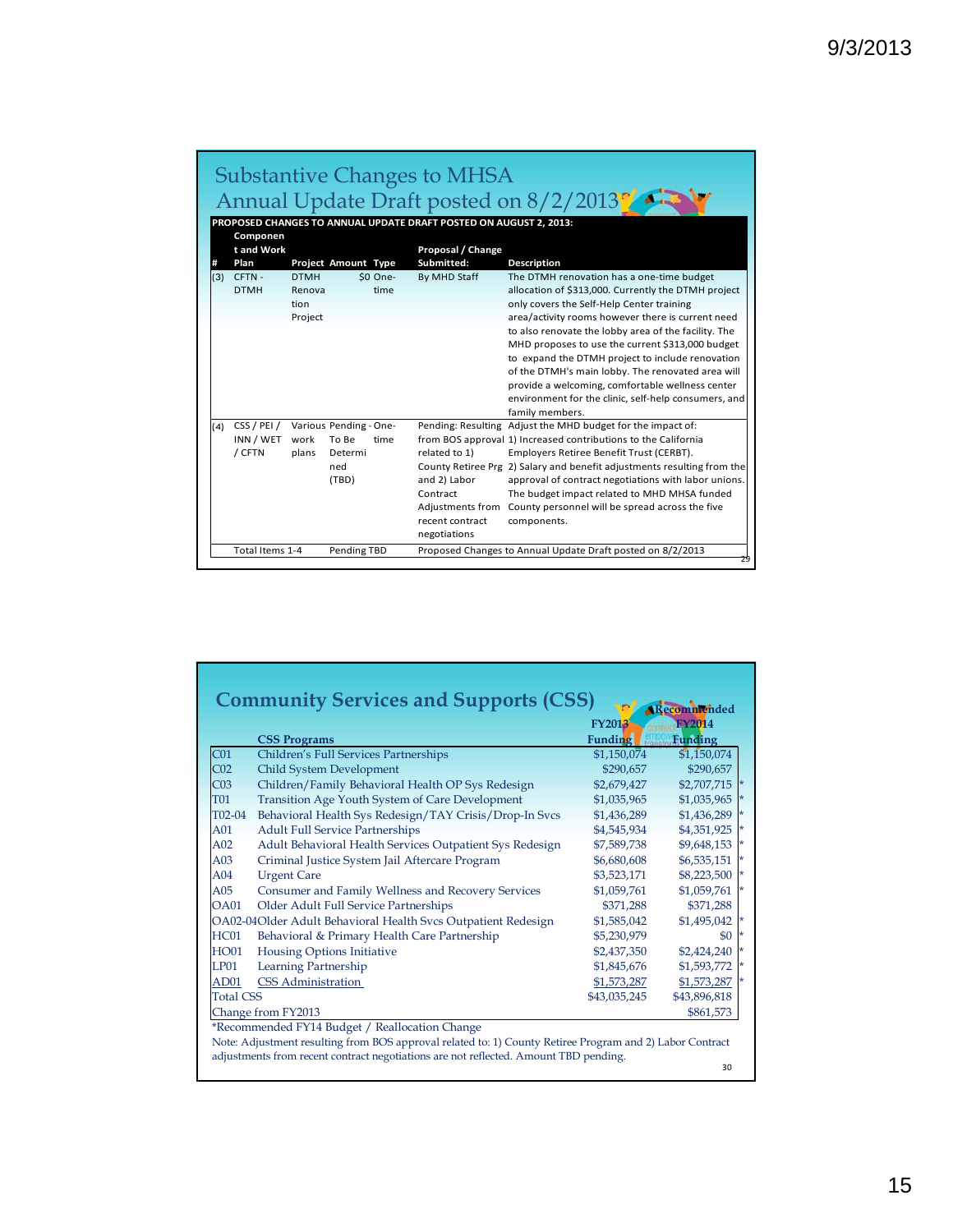| <b>Prevention and Early Intervention (PEI)</b>                                                           |               |                |  |
|----------------------------------------------------------------------------------------------------------|---------------|----------------|--|
|                                                                                                          |               | Recommended    |  |
|                                                                                                          | <b>FY2013</b> | <b>FY2014</b>  |  |
| <b>PEI Programs</b>                                                                                      | Funding       | <b>Funding</b> |  |
| P1 Community Engagement/Capacity Building for Reducing Stigma/Discrimination                             | \$1,742,278   | \$1,701,278    |  |
| Strengthening Families and Children<br>P <sub>2</sub>                                                    | \$10,041,626  | \$9,845,983    |  |
| PEI Interventions for Individuals Experiencing Onset of Serious Psychiatric Illness<br>P <sub>3</sub>    | \$2,780,999   | \$2,472,002    |  |
| Primary Care/Behavioral Health Integration for Adults/Older Adults<br>P <sub>4</sub>                     | \$2,817,357   | \$5,000,781    |  |
| Suicide Prevention Strategic Plan<br>P <sub>5</sub>                                                      | \$1,010,125   | \$1,283,500    |  |
| <b>PEI</b> Administration                                                                                | \$1,819,254   | \$1,819,254    |  |
| <b>Total PEI</b>                                                                                         | \$20,211,639  | \$22,122,798   |  |
| Change from FY2013                                                                                       |               | \$1,911,159    |  |
| *Recommended FY14 Budget Change                                                                          |               |                |  |
| Note: Adjustment resulting from BOS approval related to: 1) County Retiree Program and 2) Labor Contract |               |                |  |
| adjustments from recent contract negotiations are not reflected. Amount TBD pending.                     |               |                |  |
|                                                                                                          |               |                |  |
|                                                                                                          |               |                |  |
|                                                                                                          |               |                |  |
|                                                                                                          |               |                |  |
|                                                                                                          |               |                |  |
|                                                                                                          |               |                |  |
|                                                                                                          |               |                |  |
|                                                                                                          |               |                |  |
|                                                                                                          |               | 31             |  |

| <b>Innovative Programs (INN)</b>                                                                         |                |                 |  |
|----------------------------------------------------------------------------------------------------------|----------------|-----------------|--|
|                                                                                                          |                | Recommended     |  |
|                                                                                                          | <b>FY2013</b>  | <b>FY2014</b>   |  |
| <b>INN Programs</b>                                                                                      | <b>Funding</b> | <b>Funding</b>  |  |
| INN01 Early Childhood Universal Screening Project                                                        | \$727,364      | $$727,364$ *    |  |
| <b>INN02 Peer-run TAY Inn</b>                                                                            | \$1,356,053    | $$1,320,858$ *  |  |
| INN03 Co-Occurring MH Disorders in Adults with Autism and Dev Disabilities                               | \$411,282      | \$0             |  |
| INN04 Merging the Old with the New - Elders' Storytelling Project                                        | \$428,042      | $$388,042$ *    |  |
| INN05 Multi-Cultural Center (MCC)                                                                        | \$799.567      | $$499,567$ *    |  |
| INN06 Transitional Mental Health Services for Newly Released Inmates                                     | \$492.264      | $$742,264$ *    |  |
| INN07 Mental Health/Law Enforcement Post Crisis Intervention                                             | \$625,420      | \$0             |  |
| <b>INN08</b> Interactive Videos Scenarios Training                                                       | \$251,400      | $$14,400$ *     |  |
| INN09 AB109/117 Re-Entry Multi-Agency Pilot aka "Re-Entry MAP"                                           | \$1,029,890    | $$523,680$ *    |  |
| Admin INN Administration                                                                                 | \$600,832      | \$600,832       |  |
| <b>Total INN</b>                                                                                         | \$6,722,113    | \$4,817,007     |  |
| Change from FY2013                                                                                       |                | $(\$1,905,106)$ |  |
| *Recommended FY14 Budget Change                                                                          |                |                 |  |
| Note: Adjustment resulting from BOS approval related to: 1) County Retiree Program and 2) Labor Contract |                |                 |  |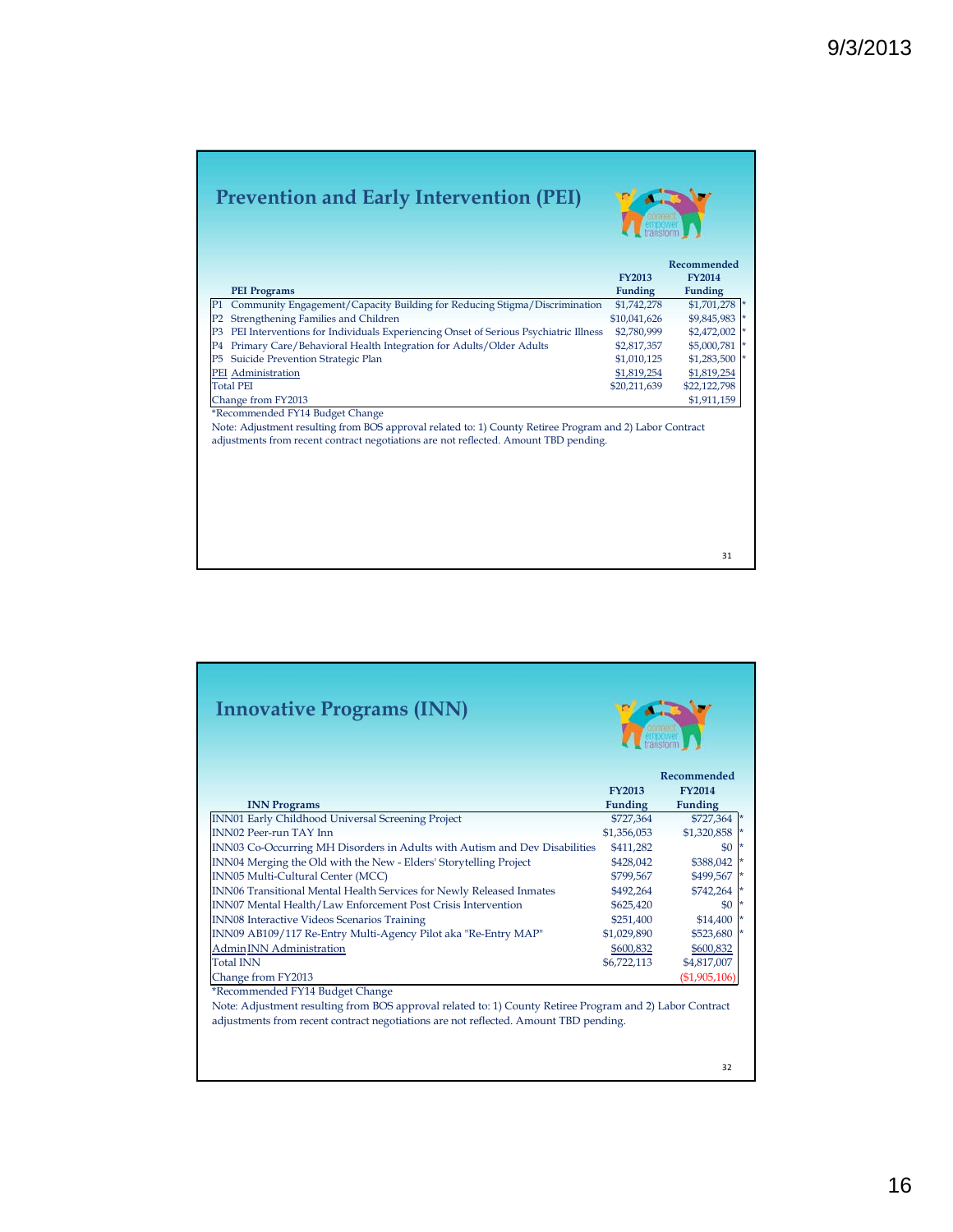| <b>Workforce Education and Training (WET)</b> |  |
|-----------------------------------------------|--|
|-----------------------------------------------|--|



|                |                                                                                                          |                | Recommended    |
|----------------|----------------------------------------------------------------------------------------------------------|----------------|----------------|
|                |                                                                                                          | <b>FY2013</b>  | <b>FY2014</b>  |
|                | <b>WET Programs</b>                                                                                      | <b>Funding</b> | <b>Funding</b> |
| W1             | Workforce Education and Training Coordination                                                            | \$253,414      | \$253,414      |
| W <sub>2</sub> | Promising Practice-Based Training                                                                        | \$1,075,577    | \$1,075,577    |
| W <sub>3</sub> | Improved Services and Outreach to Un-served & Underserved Populations                                    | \$605,577      | \$605,577      |
| W4             | <b>Welcoming Consumers and Family Members</b>                                                            | \$536,153      | \$536,153      |
| W <sub>5</sub> | WET Collaboration with Key System Partners                                                               | \$100,000      | \$100,000      |
| W6             | A Comprehensive Mental Health Career Pathway Model                                                       | \$181,153      | \$181,153      |
| W7             | Stipends/Incentives to Support Mental Health Career Pathway                                              | \$954,000      | \$954,000      |
|                | <b>WET</b> Administration                                                                                | \$411,858      | \$411,858      |
|                | <b>Total WET</b>                                                                                         | \$4,117,732    | \$4,117,732    |
|                | Change from FY2013                                                                                       |                | \$0            |
|                | Note: Adjustment resulting from BOS approval related to: 1) County Retiree Program and 2) Labor Contract |                |                |
|                | adjustments from recent contract negotiations are not reflected. Amount TBD pending.                     |                |                |
|                |                                                                                                          |                |                |
|                |                                                                                                          |                |                |
|                |                                                                                                          |                |                |
|                |                                                                                                          |                |                |

|                     |                                                                                                 | One-Time       |
|---------------------|-------------------------------------------------------------------------------------------------|----------------|
|                     | <b>CFTN</b> Programs                                                                            | <b>Funding</b> |
| <b>EHR</b>          | Electronic Health Record                                                                        | \$15,601,000   |
| <b>EDW</b>          | Enterprise Data Warehouse                                                                       | \$2,644,000    |
| <b>CLC</b>          | <b>Consumer Learning Centers</b>                                                                | \$572,000      |
| <b>WEB</b>          | Consumer Portal and Web Redesign                                                                | \$319,000      |
| <b>BHX</b>          | Bed and Housing Exchange                                                                        | \$200,000      |
| <b>CHR</b>          | County Health Record                                                                            | \$1,148,000    |
| MediPlex            | Relocation of Family & Children's Services (Kidscope, Las Plumas)                               | \$500,000      |
| <b>DTMH</b>         | Renovation of Downtown Mental Health Self Help and Lobby areas                                  | \$313,000      |
| <b>MCC</b>          | Multi-Cultural Center Renovation Project                                                        | <b>TBD</b>     |
| <b>Total CFTN</b>   |                                                                                                 | \$21,297,000   |
|                     | *Recommended FY14 Budget Change / Reallocation of funds                                         |                |
|                     | For MCC, propose to redirect unspent funds in the CFTN component to fund the new MCC facility   |                |
| renovation project. |                                                                                                 |                |
|                     | Note: Adjustment resulting from BOS approval related to: 1) County Retiree Program and 2) Labor |                |
|                     | Contract adjustments from recent contract negotiations are not reflected. Amount TBD pending.   |                |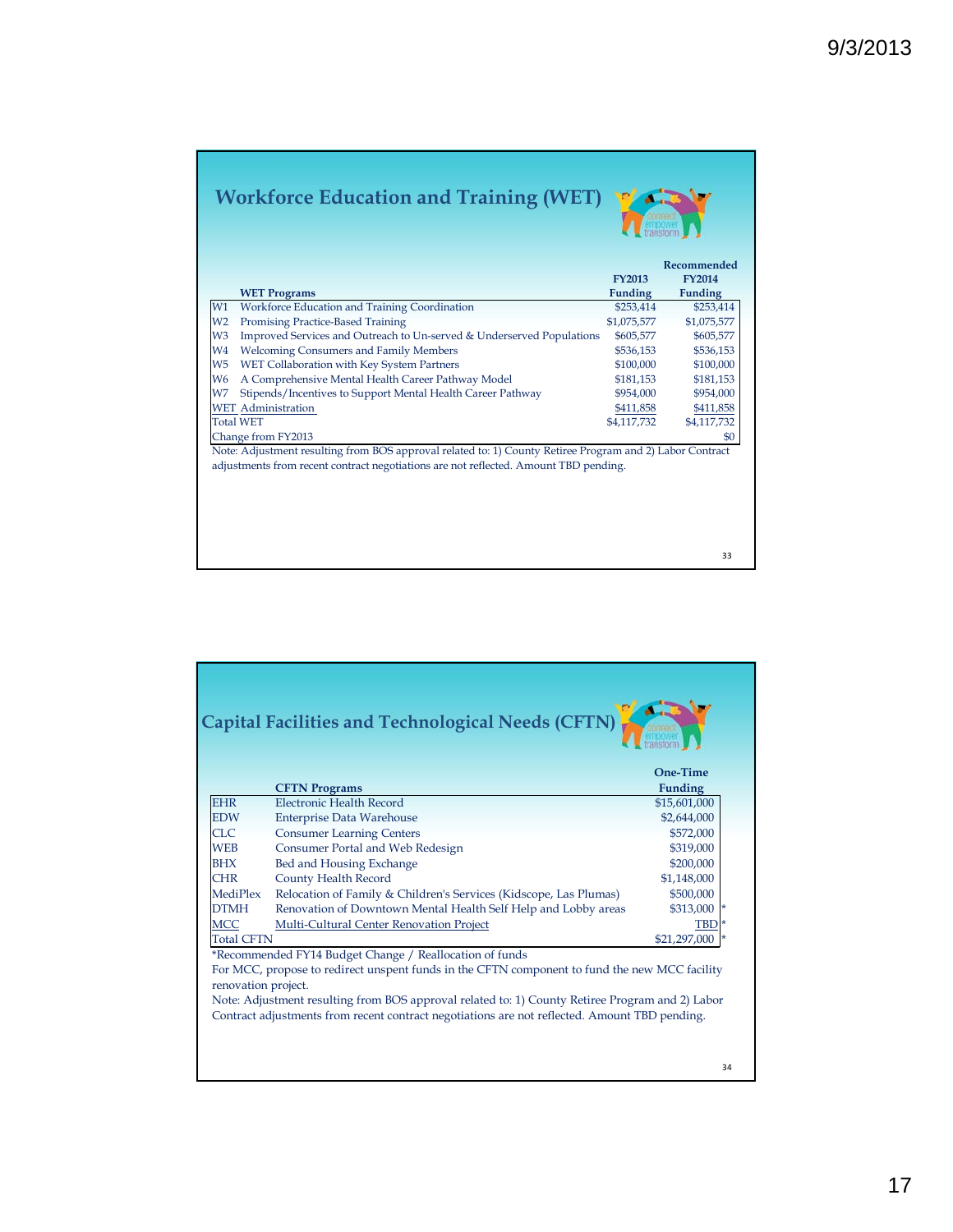| FY13 Budget and FY14 Recommended Budget<br>transform |                 |                 |               |
|------------------------------------------------------|-----------------|-----------------|---------------|
| <b>Budget Change</b>                                 | <b>Ongoing</b>  | <b>One-Time</b> | <b>Total</b>  |
| <b>Community Services Supports (CSS)</b>             |                 |                 |               |
| <b>FY13</b>                                          | \$42,109,836    | \$925,409       | \$43,035,245  |
| <b>FY14</b>                                          | \$41,507,987    | \$2,388,831     | \$43,896,818  |
| <b>CSS</b> Change                                    | $(\$601,849)$   | \$1,463,422     | \$861,573     |
| <b>Prevention and Early Intervention (PEI)</b>       |                 |                 |               |
| <b>FY13</b>                                          | \$13,686,913    | \$6,524,726     | \$20,211,639  |
| <b>FY14</b>                                          | \$14,253,016    | \$7,869,782     | \$22,122,798  |
| <b>PEI</b> Change                                    | \$566,103       | \$1,345,056     | \$1,911,159   |
| <b>Innovation (INN)</b>                              |                 |                 |               |
| <b>FY13</b>                                          | \$4,669,029     | \$2,053,085     | \$6,722,113   |
| <b>FY14</b>                                          | \$3,274,132     | \$1,542,875     | \$4,817,007   |
| <b>INN</b> Change                                    | (\$1,394,897)   | (S510,210)      | (\$1,905,106) |
| <b>Total Combined CSS / PEI / INN</b>                |                 |                 |               |
| <b>FY13</b>                                          | \$60,465,778    | \$9,503,220     | \$69,968,998  |
| <b>FY14</b>                                          | \$59,035,136    | \$11,801,488    | \$70,836,624  |
| <b>Total Change</b>                                  | $(\$1,430,642)$ | \$2,298,268     | \$867,626     |

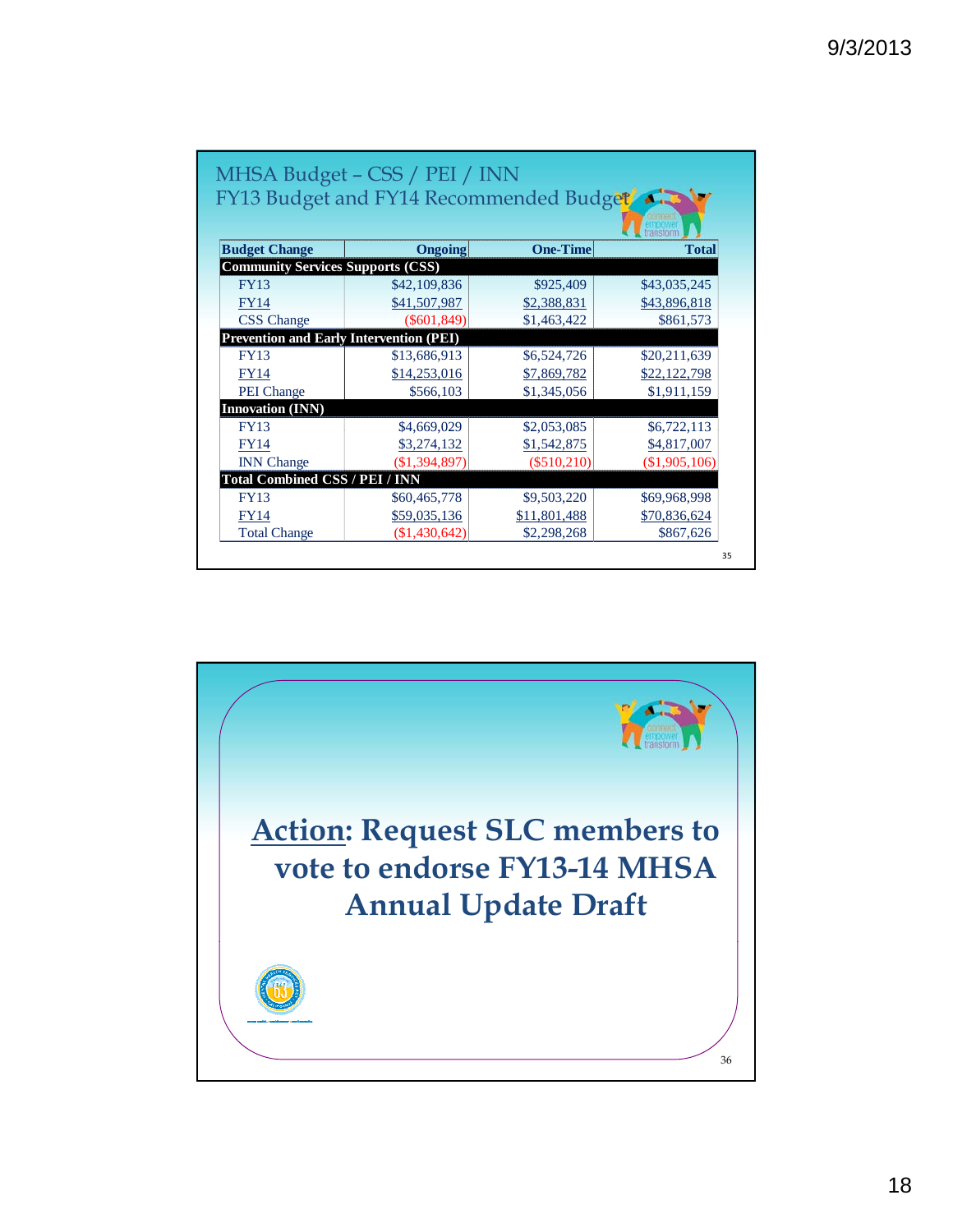

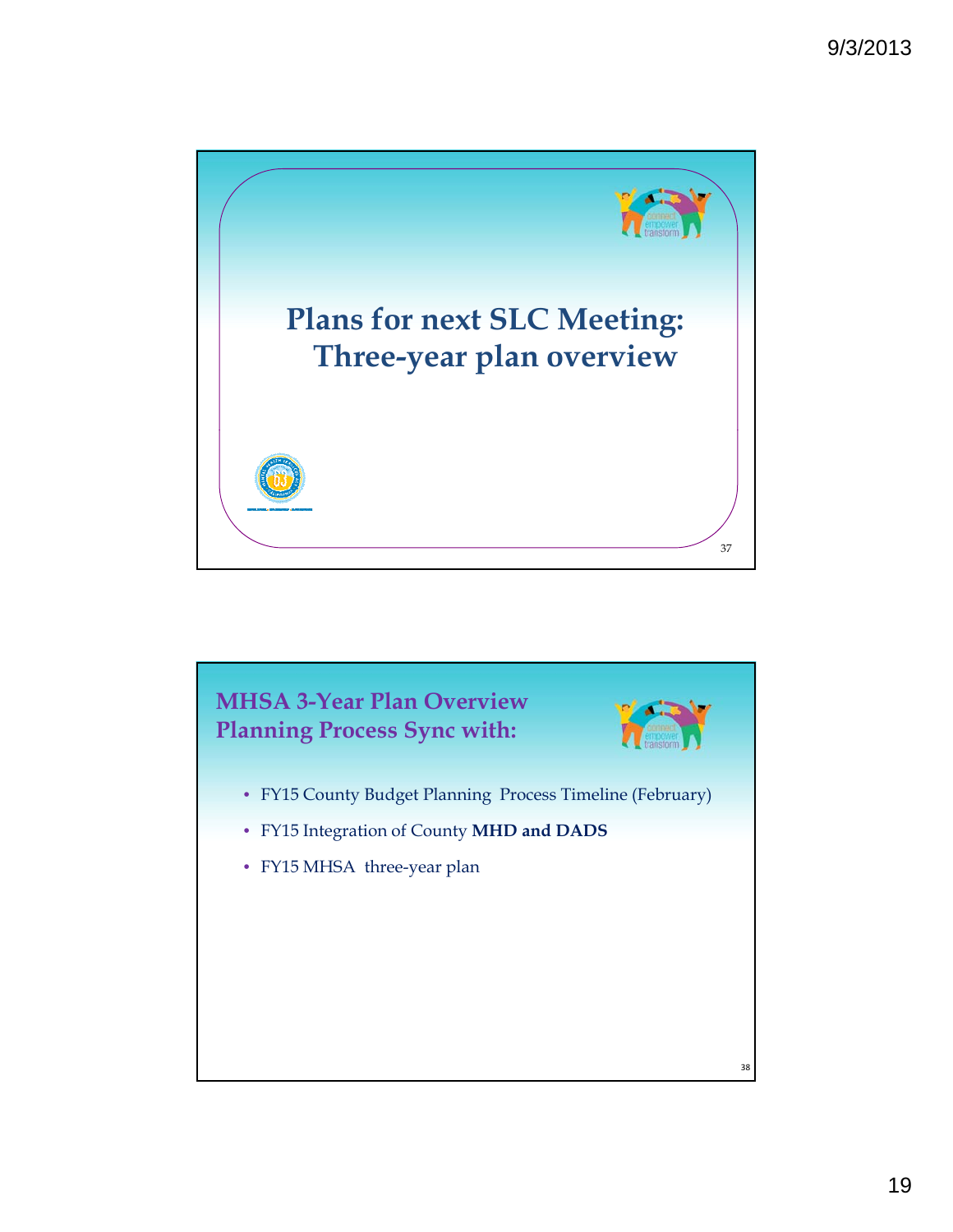